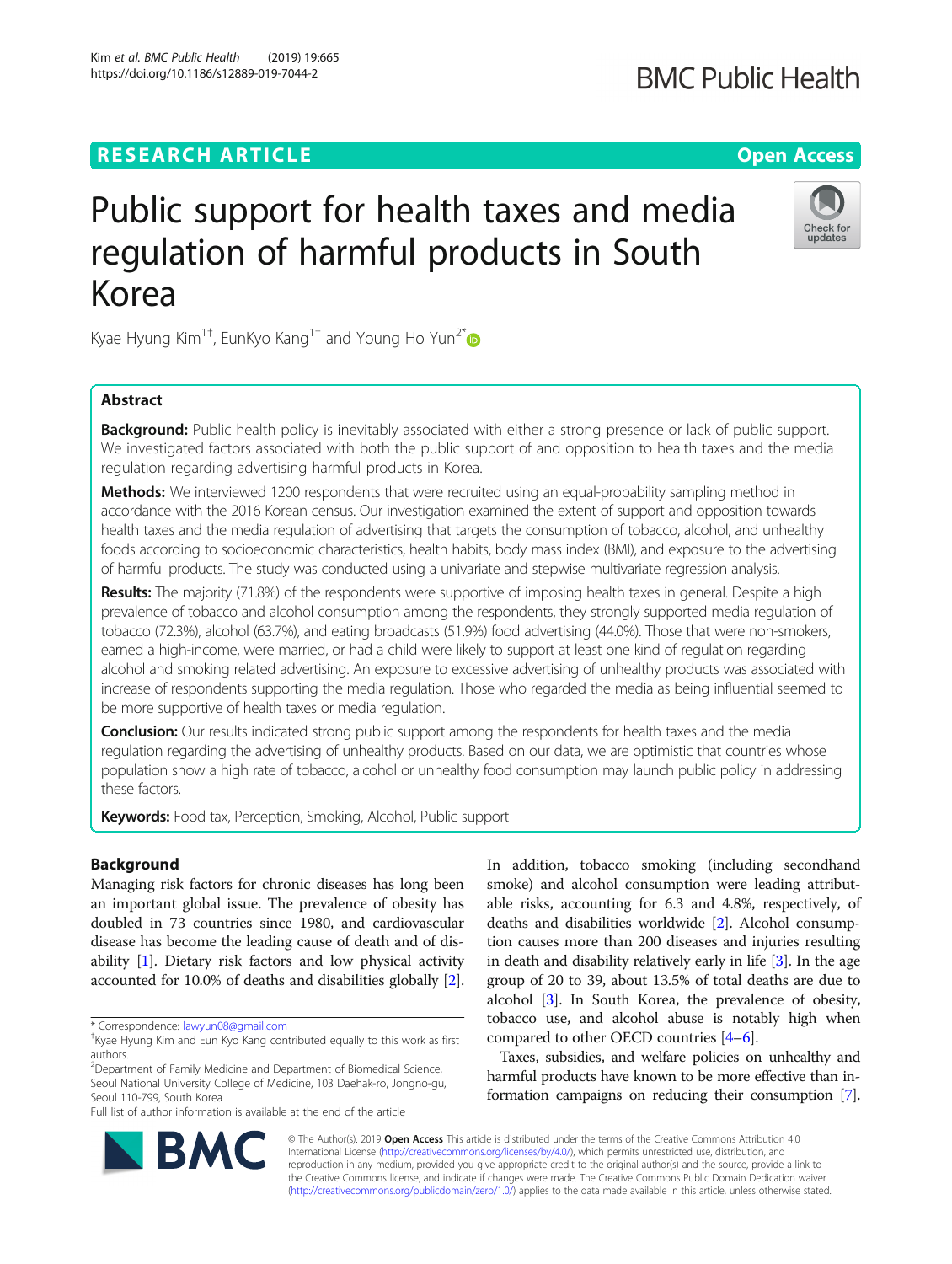Taxes have been used in many countries to deter smoking and harmful alcohol use, and more recently, an increasing number of governments have sought to expand this approach to foods and beverages that are high in fat, salt, or sugar [[8](#page-10-0)]. In general, governments tend to be very cautious about introducing new taxes or raising existing taxes, despite the significant benefits that health taxes can produce. Taxes are never popular, and the burden of taxation on tobacco, alcohol products, foods, and beverages tends to be larger for low-income consumers [\[7](#page-10-0), [9](#page-10-0)]. Cross-border and illicit trade are major negative phenomena, especially for alcohol and tobacco products [[10](#page-10-0)]. Despite public reluctance to tax, earmarking taxes is a way to gain public support for imposing taxes. As stated by the WHO report, about 30 countries have earmarked tobacco tax revenues for health purposes, which has given positive public supports for tobacco tax [\[11\]](#page-10-0). In Korea, cigarette prices almost doubled due to taxation in early 2015, [\[12](#page-10-0)] while commodities such as alcohol, sugar-sweetened beverages (SSB), and unhealthy, Energy Dense Nutrition Poor (EDNP) foods are still not subject to health-related taxation.

Unhealthy media environment is also shown to be a key driver of chronic diseases [[13\]](#page-10-0). Smokers and alcohol drinkers are often depicted as being more successful and healthier in movies than they are in real life. Product placement of alcohol products and brands is very common in movies, and reality-shows in Korea. Exposure to food and beverage advertising on television and online [[14\]](#page-10-0) on YouTube,  $[15]$  $[15]$  Facebook, [[16\]](#page-10-0) and other social media, [[17\]](#page-10-0) has been shown to influence the food preferences, purchases, and consumption of these products, especially pertaining to youths. Eating broadcasts (Foodporn, Mukbang in Korean  $[18]$  $[18]$  $[18]$ ) that have a strong presence in social media rely on close-up images of cooking, provocatively presented foods that are high in fat, salt and sugar, as well as exotic dishes, soft drinks, liqueurs, etc. Advertising and marketing professionals have started using the eating broadcast trend, which is very popular among individuals in their 20's and 30's, as a new advertising approach [[19](#page-10-0), [20](#page-10-0)]. In response, regulations of the marketing of the eating broadcasts through the mass media has been suggested.

Public health policy has inevitably needed public support [\[21](#page-10-0)]. We investigated factors associated with both the public support of and opposition to health taxes and regulation in a sampled population in South Korea.

#### Methods

#### Participants and procedures

This survey was conducted from April 4 to May 7, 2018. Interviewees were recruited using an equal-probability sampling method according to the 2016 Korean census, taking the age and sex strata by region. Eligible participants fulfilled the following criteria: 1) 19 years of age or older, 2) able to understand the purpose of the study, and 3) able to read and answer the questionnaires in Korean. Participants were informed of the scope of the study by trained research assistants at the beginning of the study, and completed a semi-structured, self-reported questionnaire paper at the completion. The study was carried out by World Research Co., Ltd., and 1200 participants completed the questionnaire (response rate was approximately 30%).

#### Measurement

#### Opinions on alcohol advertisement, smoking scenes portrayed in the media, food-shows, and food advertisement regulations

Participants received questions regarding their opinions on the negative impact of alcohol advertising, smoking scenes portrayed by the mass media, eating broadcasts, and food advertising on health habits (Additional file [1](#page-9-0)). The respondents replied to the question, "Some believe that regulatory measures are necessary in the following areas as their portrayal in the mass media has a negative impact on viewers' health habits. Do you think it is necessary to regulate these areas?" with a range of 1 to 4  $(1 =$  strongly disagree,  $2 =$  disagree,  $3 =$  agree,  $4 =$  strongly agree). The areas presented were: 1) alcohol advertising, 2) smoking scenes portrayed by the mass media, 3) eating broadcasts, and 4) food advertisement. The definition of eating broadcasts that was provided was "Broadcasting that shows host eating and communicating online and via 'Afreeca TV' (example of internet/social media-based TV)."

#### Exposure to alcohol advertising, smoking scenes portrayed by the media, eating broadcasts, and food advertising and their influence on health habits

To determine the participants' degree of exposure to alcohol advertising, smoking scenes portrayed by the media, eating broadcasts, and food advertising, respondents were asked the following question during the last week: "How often have you been exposed to the following factors during the last week?". Participants selected one of four answers: 1) Never, 2) Rarely, 3) Occasionally, and 4) Always. And how these four factors would affect their health habits, respondents were asked the following question during the last week: "How do the following factors affect your health habits?" Their responses were based on a 4-point scale: 1) not at all affected 2) mostly not affected, 3) mostly affected, and 4) strongly affected.

#### Health tax

The World Health Organization (WHO) recommended introducing a sugar tax in 2016 on sugar-sweetened beverages (SSB) containing sugars known to be a major cause of chronic diseases [[22](#page-10-0)]. In this regard, we asked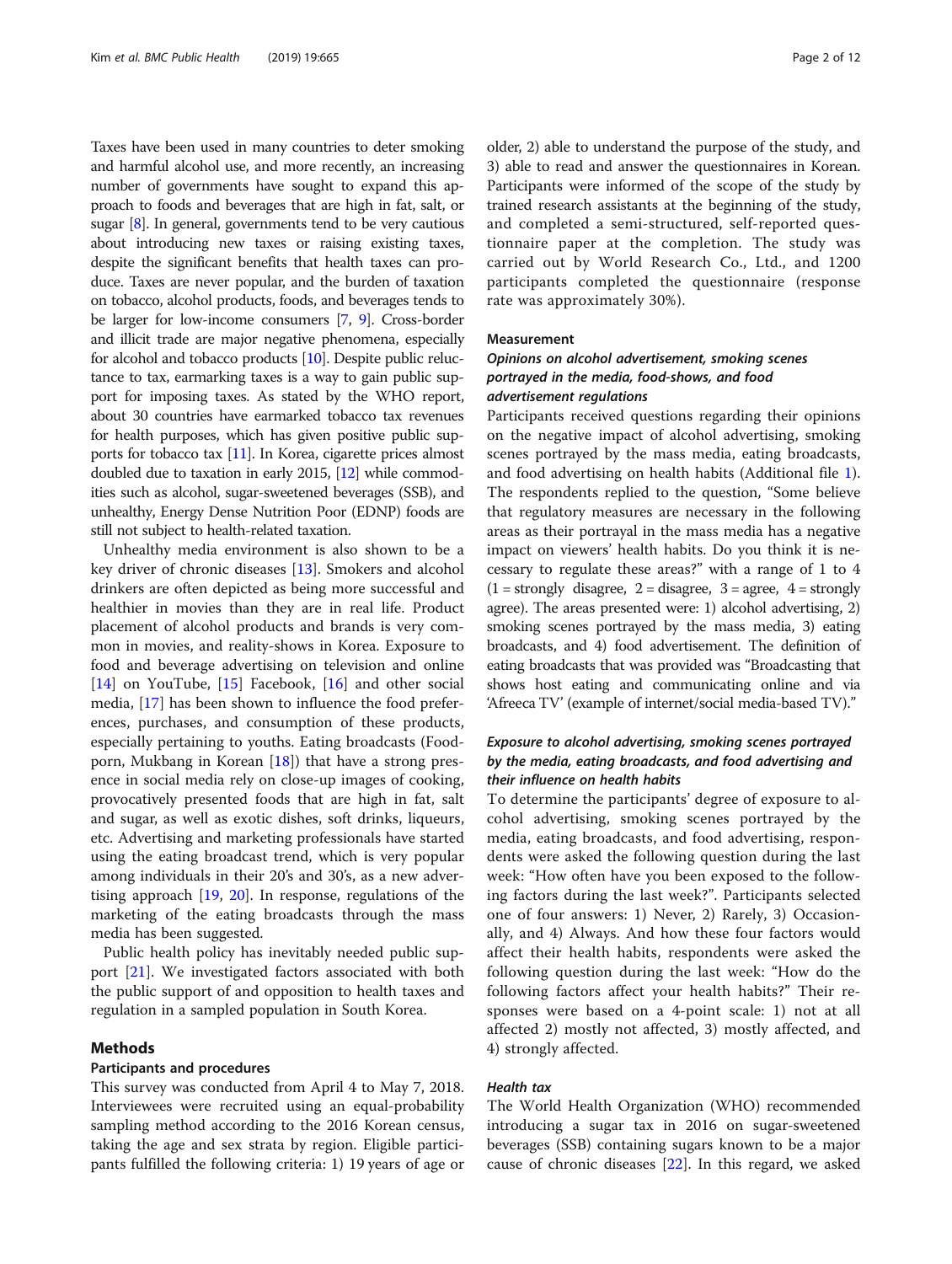respondents how they felt about imposing health taxes, such as environmental or tobacco consumption taxes, on companies. Interviewees responded using a 4-point Likert scale that ranged from "strongly disagree" to "strongly agree."

#### Sociodemographic variables

We collected the respondents' sociodemographic information included age, sex, marital status, educational status, monthly income, job status, and household composition. Health related variables such as BMI, smoking, and drinking were also assessed.

#### Statistical analysis

In this study, we analyzed factors that are related to how individuals perceive health taxes, as well as alcohol advertising, smoking scenes portrayed by the media, eating broadcasts, and food advertising regulations, and conducted univariate analyses to measure the relationship between the respondents' views on these items, as well as sociodemographic variables, and health related factors. We also performed univariate analyses to assess the association between the exposure to these factors, their influence on the individuals, as well as the resulting views the individuals have on regulation. Socio-demographic factors, health-related variables, and exposure and influence factors that were found to be significant in univariate analysis were used to investigate associations related to the individuals' views on regulation. In the final model, we performed multivariate regression analysis to identify independent factors that were statistically significant. The statistical tests performed included the Pearson's chisquare for comparison of proportions. In all analyses, we determined two-sided p-values and considered a p-value that was less than 0.05 to be significant. All data were analyzed with SPSS software version 23.0 (Armonk, NY, USA) and R software version 3.5.1 in RStudio® version 1.1.456 (RStudio Inc., Boston, MA, USA).

#### Results

#### Demographic characteristics of study participants

Demographics and clinical characteristics for the 1200 respondents of the study are provided in Table 1. The average age of the participants was 46.97 years, and more than half were female (50.7%). Most of them were married or living with a partner (73.7%). High school graduates and higher education graduates showed similar characteristics. Most individuals had a monthly income between \$3000 and \$6000, and 70.0% were employed. 74.6% of respondents had one or more children, most were non-smokers, and drank less than once a week.

| <b>Table1</b> Demographics and Clinical Characteristics of |  |  |
|------------------------------------------------------------|--|--|
| Participants $(N = 1200)$                                  |  |  |

| Characteristic        |                            | No                | %    |
|-----------------------|----------------------------|-------------------|------|
| Age                   | $Mean + SD$                | $46.97 \pm 14.18$ |      |
| Sex                   | Male                       | 592               | 49.3 |
|                       | Female                     | 608               | 50.7 |
| Marital status        | $\leq$ Not married         | 265               | 22.1 |
|                       | Divorced/Widowed/Separated | 51                | 4.3  |
|                       | Married/Cohabited          | 884               | 73.7 |
| Education             | ≤Middle school graduate    | 124               | 10.3 |
|                       | High school                | 537               | 44.8 |
|                       | ≥College or University     | 539               | 44.9 |
| Income                | $< 3000$ \$                | 307               | 25.7 |
|                       | 3000\$ - 6000\$            | 809               | 67.8 |
|                       | $> 6000$ \$                | 78                | 6.5  |
| Job status            | Gainfully employed         | 840               | 70.0 |
|                       | Dependents                 | 360               | 30.0 |
| Household composition | No children                | 305               | 25.4 |
|                       | One or more children       | 895               | 74.6 |
| Smoking status        | Current Smoker             | 270               | 22.5 |
|                       | Ex-smoker                  | 144               | 12.0 |
|                       | Non-smoker                 | 786               | 65.5 |
| Drinking              | > 1 time per week          | 414               | 34.5 |
|                       | $\leq$ 1 time per week     | 786               | 65.5 |
| BMI                   | Underweight                | 41                | 3.4  |
|                       | Normal weight              | 591               | 49.3 |
|                       | Overweight                 | 344               | 28.7 |
|                       | Obese                      | 224               | 18.7 |
| Alcohol Advertisement | Agree with regulation      | 764               | 63.7 |
|                       | Against regulation         | 436               | 36.3 |
| Smoking scene         | Agree with regulation      | 868               | 72.3 |
|                       | Against regulation         | 332               | 27.7 |
| Eating broadcasts     | Agree with regulation      | 623               | 51.9 |
|                       | Against regulation         | 577               | 48.1 |
| Food Advertisement    | Agree with regulation      | 529               | 44.1 |
|                       | Against regulation         | 671               | 55.9 |
| Health Tax            | Agree to impose            | 861               | 71.8 |
|                       | Disagree to impose         | 339               | 28.2 |

Abbreviation: SD, Standard Deviation

Opinions about mass media regulations and health taxes Regarding alcohol advertising and smoking scenes portrayed by the media, more than half of the respondents were in favor of their regulation (63.7 and 72.3%, respectively). 51.9% of the respondents were in favor of the regulation of eating broadcasts, and 44.1% for the regulation of food advertising. 71.8% of the participants indicated that they agreed with introducing health taxes.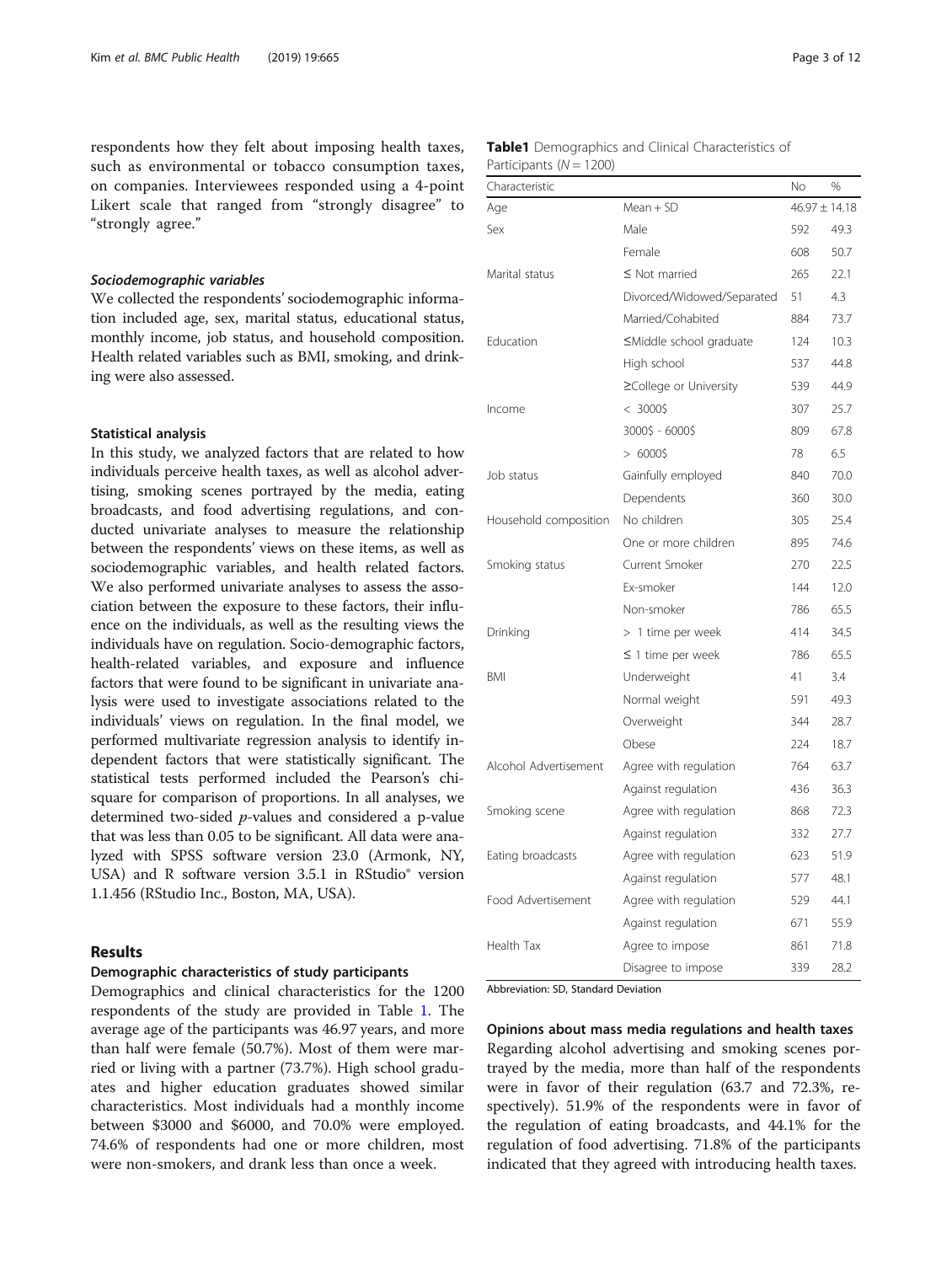#### Relationship between sociodemographic variables and perception of health taxes and mass media regulation

Regarding the advertising of alcohol, married respondents were more in favor of regulation than unmarried respondents, while respondents who had at least one child indicated a higher level of approval than those who had no children (Table [2\)](#page-4-0). Women were more likely to be in favor of regulations on smoking than men, and graduates of higher education more than graduates of middle school or lower. Supporters of smoking regulations tended to have higher incomes, and in the case of eating broadcasts, individuals who were married, divorced, widowed, and had children tended to support regulations in comparison to those who were unmarried. We found no indication of a sociodemographic factor correlating with being in favor of the regulation of food advertising. Respondents aged 40 and over, as well as those who were married, divorced, or separated were more in favor of imposing health taxes. While individuals who had jobs and those who had children were more likely to agree on imposing health taxes, those with a monthly income of more than \$6000 were less likely to be in favor of health taxes.

#### Univariate analysis of perception of health taxes and mass media regulation in regards to smoking, drinking, and BMI status

In Table [3,](#page-5-0) the opinions about the regulation of alcohol advertising showed a relationship between an individual's smoking status and their BMI. Ex-smokers and nonsmokers tended to prefer these regulations, while underweight individuals showed a tendency to see alcohol advertising regulations less favorably. Regarding the regulation of smoking scenes portrayed by the media, non-smokers tended to be more in favor of the regulations. In the case of eating broadcasts, underweight respondents tended to disagree with their regulation, and non-smokers favored the regulation of food advertising. There was no relationship between the consumption of alcohol, BMI, and health taxes, but ex-smokers and nonsmokers showed a tendency to favor health taxes.

#### Association of mass media exposure and its influence, and perception of health taxes, and mass media regulation

Table [4](#page-6-0) showed the association of mass media regulation and mass media exposure and its influence. All those who were exposed or influenced by alcohol advertising were found to be more in favor of its regulation. In the case of smoking scenes portrayed by the media, people who were exposed or influenced by them were more likely to agree with their regulation, and similarly, those who were exposed or influenced by eating broadcasts were more likely to favor their regulation. In the case of food advertising, exposure and influence had a similar impact. Individuals who were exposed to and influenced by alcohol advertising (in this case, exposure to alcohol advertising had no effect, while being influenced by it did have an effect), smoking scenes portrayed by the media, eating broadcasts, and food advertising showed a tendency to favor health taxes.

#### Multivariate logistic regression models for factors associated with views of health taxes and mass media regulation

In the case of the regulation of alcohol advertising, independent factors with statistical significance were household composition, influence of alcohol advertising, and exposure to eating broadcasts. The respondents who had a higher income level, one or more children, were nonsmokers, had been exposed to alcohol advertising and eating broadcasts, and had been influenced by smoking scenes portrayed by the media, were more likely to agree to the regulation of smoking scenes in the media. All those who were married, divorced, widowed, had been exposed to smoking scenes or eating broadcasts, and influenced by alcohol advertising, smoking scenes in the media, or eating broadcasts indicated a tendency towards supporting the regulation of eating broadcasts. Regarding the regulation of food advertising, participants who were exposed to alcohol advertising or smoking scenes in the media, and influenced by alcohol advertising, or food advertising, were more likely to consent to the regulation of food advertising. In addition, factors such as older age, being married, divorced, or widowed, having a job, having one or more children, being an exsmoker or non-smoker, having been exposed to smoking scenes in the media, or eating broadcasts, as well as having been influenced by smoking scenes in the media, or food advertising, were associated with having positive views towards the imposition of health taxes. (Table [5](#page-7-0)).

#### **Discussion**

The present study shows that there is a strong public support for strengthening health policies in Korea. Around 70% of the study sample was supportive of imposing health taxes in general. It was a high proportion considering a previous study from 2012 conducted in 27 European countries on tobacco taxes, ranging from 38.4% (Greece) to 71.3% (Finland) of respondents indicating their support of the taxes [[23\]](#page-10-0). Public support for health taxes in Korea was higher than that in 2014 for SSB taxes in the United States, which only indicated 40.0% [\[24](#page-10-0)] and 57.7% in France in 2012 [[25\]](#page-10-0). Regarding the advertising of unhealthy products, there was a strong support amongst Koreans, with the highest support being for the regulation of tobacco (72.3%), alcohol (63.7%), and food/sugar (40–52%), which was consistent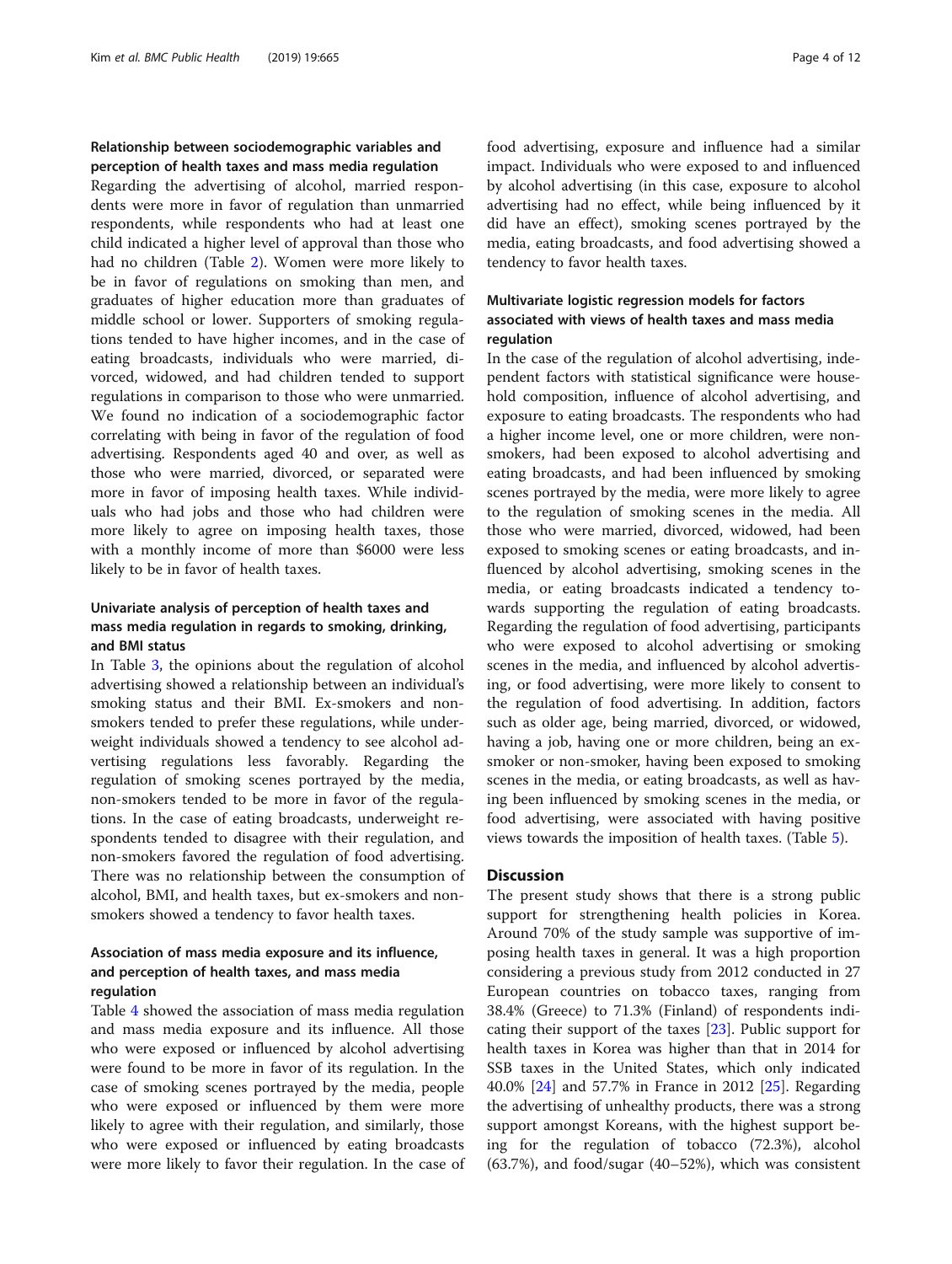<span id="page-4-0"></span>

| Alcohol advertising<br>$1.15(0.89 - 1.47)$<br>$1.15(0.91 - 1.46)$<br>OR (95% CI)<br>$1$ (Ref)<br>$1$ (Ref)<br>I (Ref)<br>Not married<br>Marital Status<br>Female<br>$20 - 39$<br>Male<br>$\geq 40$<br>Age<br>Sex | p-value<br>0.048<br>Ş<br>S | Smoking scene<br>$\widehat{\cup}$<br>OR (95% |         | Eating broadcasts      |               |                     |               |                             |               |
|------------------------------------------------------------------------------------------------------------------------------------------------------------------------------------------------------------------|----------------------------|----------------------------------------------|---------|------------------------|---------------|---------------------|---------------|-----------------------------|---------------|
|                                                                                                                                                                                                                  |                            |                                              |         |                        |               | Food advertising    |               |                             |               |
|                                                                                                                                                                                                                  |                            |                                              | p-value | OR (95% CI)            | p-value       | OR (95% CI)         | p-value       | $\widehat{\cup}$<br>OR (95% | p-value       |
|                                                                                                                                                                                                                  |                            |                                              |         |                        |               |                     |               |                             |               |
|                                                                                                                                                                                                                  |                            | 1 (Ref)                                      |         | $1$ (Ref)              |               | 1 (Ref)             |               | 1 (Ref)                     |               |
|                                                                                                                                                                                                                  |                            | $0.86(0.65 - 1.12)$                          | S       | 1.19 (0.94-1.52)       | S             | 0.97 (0.76-1.23)    | S             | $1.37(1.05 - 1.77)$         | 0.019         |
|                                                                                                                                                                                                                  |                            |                                              |         |                        |               |                     |               |                             |               |
|                                                                                                                                                                                                                  |                            | $1$ (Ref)                                    |         | $1$ (Ref)              |               | $1$ (Ref)           |               | $1$ (Ref)                   |               |
|                                                                                                                                                                                                                  |                            | $1.43(1.11 - 1.84)$                          | 0.006   | $1.07(0.86 - 1.35)$    | S             | $1.04(0.83 - 1.31)$ | S             | $1.00(0.78 - 1.28)$         | <b>NS</b>     |
|                                                                                                                                                                                                                  |                            |                                              |         |                        |               |                     |               |                             |               |
|                                                                                                                                                                                                                  |                            | 1 (Ref)                                      |         | 1 (Ref)                |               | 1 (Ref)             |               | I (Ref)                     |               |
| 1.31 (1.00-1.74)<br>Divorced/Widowed/Separated                                                                                                                                                                   |                            | $1.01(0.74 - 1.37)$                          | S       | $1.35(1.03 - 1.78)$    | 0.032         | 1.18 (0.89-1.56)    | S             | $1.59(1.19 - 2.13)$         | 0.002         |
| 1.55 (0.82-2.94)<br>Married/Cohabited                                                                                                                                                                            | Š                          | $1.26(0.63 - 2.54)$                          | S/N     | 2.00 (1.08-3.72)       | 0.027         | $1.40(0.77 - 2.55)$ | S             | 2.33 (1.12-4.86)            | 0.024         |
| Educational Status                                                                                                                                                                                               |                            |                                              |         |                        |               |                     |               |                             |               |
| $ $ (Ref)<br>< Middle school                                                                                                                                                                                     |                            | 1 (Ref)                                      |         | 1 (Ref)                |               | I (Ref)             |               | $1$ (Ref)                   |               |
| $1.34(0.90 - 2.00)$<br>High school                                                                                                                                                                               | Κ,<br>Ż                    | $1.45(0.96 - 2.19)$                          | Š       | $1.03(0.70 - 1.52)$    | S             | $1.05(0.71 - 1.56)$ | S             | $0.75(0.47 - 1.18)$         | S             |
| 1.26 (0.85-1.88)<br>College or higher                                                                                                                                                                            | $\frac{1}{2}$              | $1.57(1.04 - 2.37)$                          | 0.034   | 1.00 (0.68-1.48)       | $\lessgtr$    | $1.15(0.78 - 1.71)$ | $\geqslant$   | 0.76 (0.48-1.20)            | $\frac{5}{2}$ |
| Monthly Income                                                                                                                                                                                                   |                            |                                              |         |                        |               |                     |               |                             |               |
| I (Ref)<br>< 30005                                                                                                                                                                                               |                            | $1$ (Ref)                                    |         | $1$ (Ref)              |               | $1$ (Ref)           |               | 1 (Ref)                     |               |
| $1.16$ (0.89-1.53)<br>$30005 - 60005$                                                                                                                                                                            | ζ,<br>Ż                    | 1.41 (1.06-1.88)                             | 0.017   | $1.07(0.82 - 1.39)$    | S             | 0.91 (0.70-1.18)    | S             | $1.00(0.75 - 1.35)$         | S             |
| 1.01 (0.61-1.69)<br>$> 6000$ \$                                                                                                                                                                                  | $\lessgtr$                 | 1.96 (1.08-3.56)                             | 0.028   | $0.86$ $(0.52 - 1.42)$ | $\frac{5}{2}$ | $0.73(0.44 - 1.21)$ | $\frac{1}{2}$ | $0.51(0.31 - 0.86)$         | 0.011         |
| Job Status                                                                                                                                                                                                       |                            |                                              |         |                        |               |                     |               |                             |               |
| $1$ (Ref)<br>$\frac{1}{2}$                                                                                                                                                                                       |                            | 1 (Ref)                                      |         | $1$ (Ref)              |               | 1 (Ref)             |               | 1 (Ref)                     |               |
| 1.18 (0.90-1.56)<br>Yes                                                                                                                                                                                          | S                          | $1.14(0.84 - 1.55)$                          | S       | 1.21 (0.92-1.58)       | $\gtrapprox$  | 1.21 (0.92-1.59)    | <b>NS</b>     | $1.43(1.07 - 1.92)$         | 0.017         |
| Household composition                                                                                                                                                                                            |                            |                                              |         |                        |               |                     |               |                             |               |
| $1$ (Ref)<br>No children                                                                                                                                                                                         |                            | $1$ (Ref)                                    |         | $1$ (Ref)              |               | 1 (Ref)             |               | $1$ (Ref)                   |               |
| 1.40 (1.08-1.83)<br>One or more children                                                                                                                                                                         | 0.012                      | $1.08(0.81 - 1.44)$                          | S       | $1.34(1.06 - 1.61)$    | 0.014         | $1.08(0.83 - 1.41)$ | <b>S</b>      | 1.51 (1.15-2.00)            | 0.004         |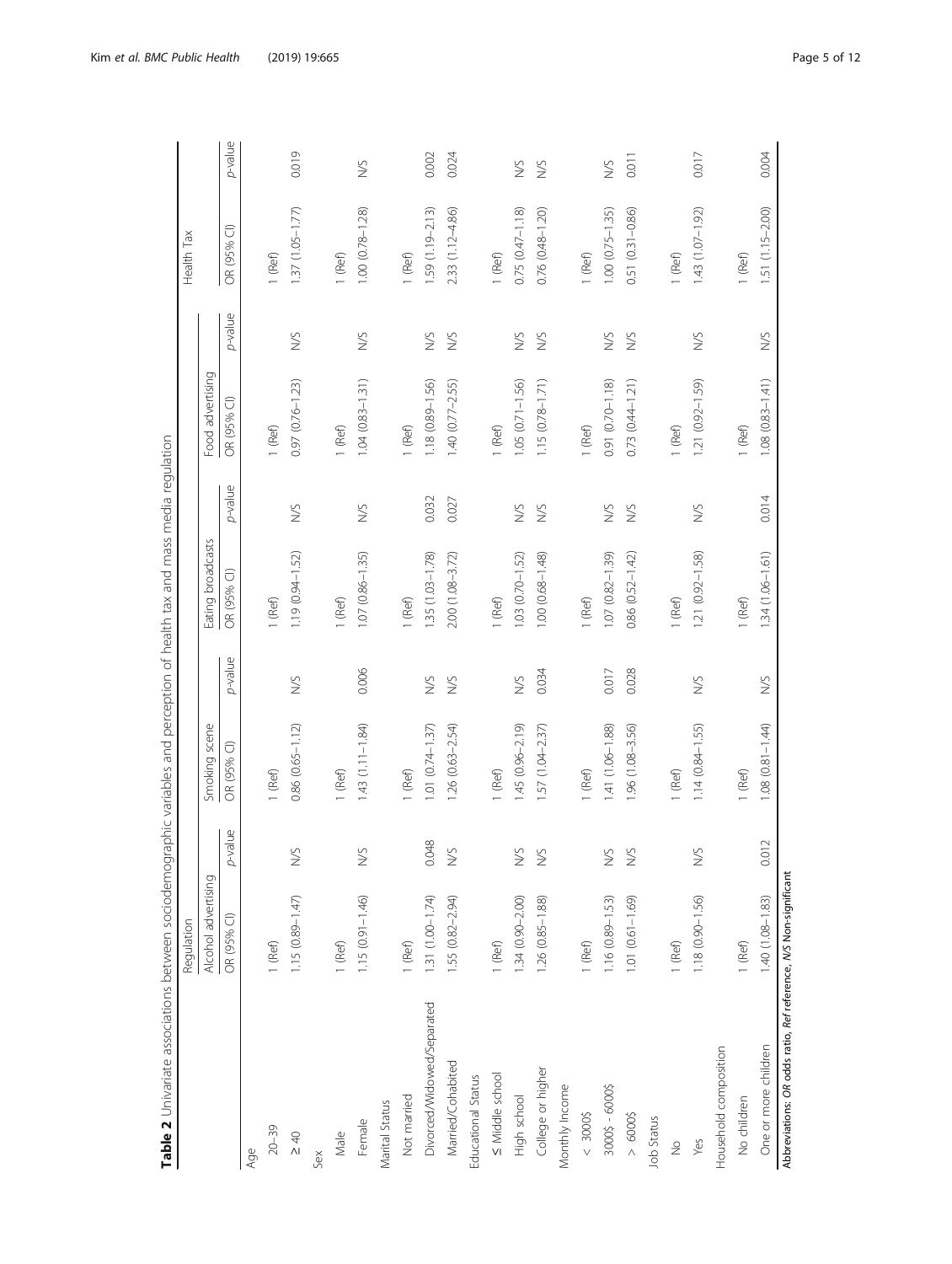<span id="page-5-0"></span>

| Table 3 Univariate analysis of perception of health tax          |                     |                                   |                    |                         | and mass media regulation with smoking, drinking and BMI status |         |                    |                                       |         |                    |                                   |         |                    |                                     |         |
|------------------------------------------------------------------|---------------------|-----------------------------------|--------------------|-------------------------|-----------------------------------------------------------------|---------|--------------------|---------------------------------------|---------|--------------------|-----------------------------------|---------|--------------------|-------------------------------------|---------|
|                                                                  | Requlation          |                                   |                    |                         |                                                                 |         |                    |                                       |         |                    |                                   |         | Health Tax         |                                     |         |
|                                                                  | Alcohol advertising |                                   |                    | Smoking scene           |                                                                 |         | Eating broadcasts  |                                       |         | Food advertising   |                                   |         |                    |                                     |         |
|                                                                  | N(96)               | OR (95% CI)                       | $p$ -value $N$ (%) |                         | OR (95% CI)                                                     | p-value | N (%)              | OR (95% CI)                           | p-value | N (%)              | OR (95% CI)                       | p-value | N (%)              | OR (95% CI)                         | p-value |
| Smoking                                                          |                     |                                   |                    |                         |                                                                 |         |                    |                                       |         |                    |                                   |         |                    |                                     |         |
| Current smoker                                                   | 156 (57.8) 1 (Ref)  |                                   |                    | $(67.8)$ 1 (Ref)<br>183 |                                                                 |         | 131 (48.5) 1 (Ref) |                                       |         | 103 (38.1) 1 (Ref) |                                   |         | 178 (65.9) 1 (Ref) |                                     |         |
| Ex-smoker                                                        |                     | 98 (68.1) 1.56 (1.02-2.38) 0.041  |                    | 99 (68.8)               | 1.05 (0.68-1.62) N/S                                            |         |                    | 76 (52.8) 1.19 (0.79-1.78) N/S        |         |                    | 64 (44.4) 1.30 (0.86-1.96) N/S    |         |                    | $111(77.1)$ $1.74(1.09-2.76)$ 0.019 |         |
| Non-smoker                                                       |                     | 510 (64.9) 1.35 (1.02-1.79) 0.037 |                    |                         | 586 (74.6) 1.39 (1.03-1.88) 0.031                               |         |                    | 416 (52.9) 1.19 (0.91-1.57) N/S       |         |                    | 362 (46.1) 1.38 (1.04-1.84) 0.024 |         |                    | 572 (72.8) 1.38 (1.03-1.86) 0.033   |         |
| Drinking                                                         |                     |                                   |                    |                         |                                                                 |         |                    |                                       |         |                    |                                   |         |                    |                                     |         |
| > 1 time per week 263 (63.5) 1 (Ref)                             |                     |                                   |                    | $(71.5)$ 1 (Ref)<br>296 |                                                                 |         | 203 (49.0) 1 (Ref) |                                       |         | 181 (43.7) 1 (Ref) |                                   |         | 297 (71.7) 1 (Ref) |                                     |         |
| ≤1 time per week 501 (63.7) 0.99 (0.77-1.27) N/5                 |                     |                                   |                    | 572 (72.8)              | 0.94 (0.72-1.22) N/S                                            |         |                    | 420 (53.4) 0.84 (0.66-1.06) N/S       |         |                    | 348 (44.3) 0.98 (0.77-1.24) N/S   |         |                    | 564 (71.8) 1.00 (0.77-1.30) N/S     |         |
| BMI                                                              |                     |                                   |                    |                         |                                                                 |         |                    |                                       |         |                    |                                   |         |                    |                                     |         |
| Normal weight                                                    | 374 (63.3) 1 (Ref)  |                                   |                    | $(71.6)$ 1 (Ref)<br>423 |                                                                 |         | 315 (53.3) 1 (Ref) |                                       |         | 263 (44.5) 1 (Ref) |                                   |         | 424 (71.7) 1 (Ref) |                                     |         |
| Underweight                                                      |                     | 19 (46.3) 0.50 (0.27-0.95) 0.033  |                    | 28 (68.3)               | $0.86(0.43 - 1.69)$                                             | ΣN      |                    | 14 (34.1) 0.45 (0.23-0.88) 0.020      |         | 15 (36.6)          | $0.72(0.37 - 1.39)$               | Š       | 27 (65.9)          | $0.76$ (0.39-1.48) N/S              |         |
| Overweight                                                       |                     | 216 (63.5) 1.02 (0.77-1.34) N/S   |                    | 243                     | $(71.5)$ 1.00 $(0.74 - 1.34)$ N/S                               |         |                    | 175 (51.5) 0.92 (0.70-1.20) N/S       |         |                    | 151 (44.4) 1.00 (0.77-1.31) N/S   |         |                    | 253 (74.4) 1.15 (0.85-1.55) N/S     |         |
| Obese                                                            |                     | 155 (68.0) 1.23 (0.88-1.70) N/S   |                    |                         | $174(76.3)$ 1.28 (0.90-1.83) N/S                                |         |                    | 119 $(52.2)$ 0.98 $(0.72 - 1.33)$ N/S |         |                    | 100 (43.9) 0.97 (0.71-1.32) N/S   |         |                    | 157 (68.9) 0.87 (0.62-1.21) N/S     |         |
| Abbreviations: OR odds ratio, Ref reference, N/S Non-significant |                     |                                   |                    |                         |                                                                 |         |                    |                                       |         |                    |                                   |         |                    |                                     |         |

Table 3 Univariate analysis of perception of health tax and mass media regulation with smoking, drinking and BMI status  $\overline{AB}$ منامنہ<br>منا ء.<br>چ  $rac{1}{\sqrt{2}}$  $\frac{1}{2}$  $\frac{1}{2}$  $\frac{1}{\tau}$  $\frac{4}{1}$  $\frac{1}{2}$  $\frac{1}{1}$  $\frac{1}{4}$ خنصاه  $\frac{1}{2}$  $\frac{3}{10}$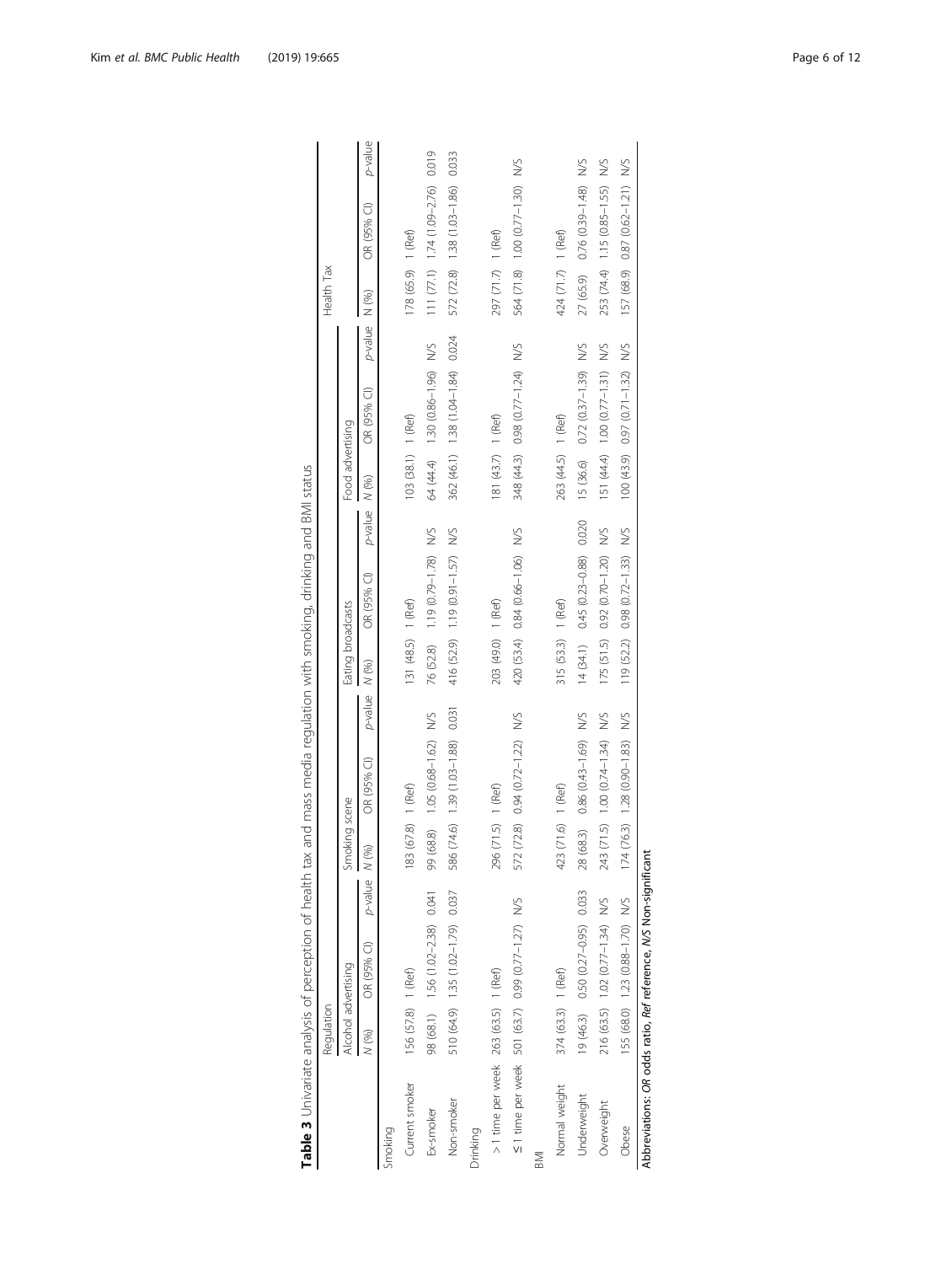|     | Regulation                        |            |                     |            |                     |            |                           |            | Health Tax          |            |
|-----|-----------------------------------|------------|---------------------|------------|---------------------|------------|---------------------------|------------|---------------------|------------|
|     | Alcohol advertising               |            | Smoking scene       |            | Eating broadcasts   |            | Food advertising          |            |                     |            |
|     | OR (95% CI)                       | $p$ -value | OR (95% CI)         | $p$ -value | OR (95% CI)         | $p$ -value | OR (95% CI)               | $p$ -value | OR (95% CI)         | $p$ -value |
|     | Exposure to alcohol advertising   |            |                     |            |                     |            |                           |            |                     |            |
| No  | $1$ (Ref)                         |            | $1$ (Ref)           |            | $1$ (Ref)           |            | $1$ (Ref)                 |            | $1$ (Ref)           |            |
| Yes | $2.05(1.62-2.61) < 0.001$         |            | $2.29(1.77 - 2.96)$ | < 0.001    | $1.45(1.15 - 1.82)$ | 0.002      | $1.35(1.07 - 1.70)$       | 0.011      | $1.26(0.98 - 1.62)$ | N/S        |
|     | Influenced by alcohol advertising |            |                     |            |                     |            |                           |            |                     |            |
| No  | $1$ (Ref)                         |            | $1$ (Ref)           |            | $1$ (Ref)           |            | $1$ (Ref)                 |            | $1$ (Ref)           |            |
| Yes | $4.45(3.41 - 5.81) < 0.001$       |            | $2.79(2.12 - 3.68)$ | < 0.001    | $2.82(2.23 - 3.58)$ | < 0.001    | $3.04(2.39 - 3.85)$       | < 0.001    | $2.04(1.57-2.65)$   | < 0.001    |
|     | Exposure to smoking scene         |            |                     |            |                     |            |                           |            |                     |            |
| No  | $1$ (Ref)                         |            | $1$ (Ref)           |            | $1$ (Ref)           |            | $1$ (Ref)                 |            | $1$ (Ref)           |            |
| Yes | $1.97(1.52 - 2.54) < 0.001$       |            | 1.98 (1.50-2.63)    | < 0.001    | $2.12(1.66 - 2.70)$ | < 0.001    | $2.00(1.57-2.54) < 0.001$ |            | $1.98(1.50 - 2.62)$ | < 0.001    |
|     | Influenced by smoking scene       |            |                     |            |                     |            |                           |            |                     |            |
| No  | $1$ (Ref)                         |            | $1$ (Ref)           |            | $1$ (Ref)           |            | $1$ (Ref)                 |            | $1$ (Ref)           |            |
| Yes | $2.94(2.26-3.82) < 0.001$         |            | 3.20 (2.38-4.30)    | < 0.001    | $2.58(2.03 - 3.28)$ | < 0.001    | 2.53 (1.99 - 3.21)        | < 0.001    | $2.28(1.72 - 3.00)$ | < 0.001    |
|     | Exposure to eating broadcasts     |            |                     |            |                     |            |                           |            |                     |            |
| No  | $1$ (Ref)                         |            | $1$ (Ref)           |            | $1$ (Ref)           |            | $1$ (Ref)                 |            | $1$ (Ref)           |            |
| Yes | $2.24(1.73-2.89) < 0.001$         |            | $2.57(1.97 - 3.36)$ | < 0.001    | $2.20(1.71 - 2.85)$ | < 0.001    | 1.39 (1.08-1.79)          | 0.011      | $1.69(1.30 - 2.21)$ | < 0.001    |
|     | Influenced by eating broadcasts   |            |                     |            |                     |            |                           |            |                     |            |
| No  | $1$ (Ref)                         |            | $1$ (Ref)           |            | $1$ (Ref)           |            | $1$ (Ref)                 |            | $1$ (Ref)           |            |
| Yes | $2.07(1.62 - 2.64) < 0.001$       |            | 1.79 (1.38–2.32)    | < 0.001    | $2.65(2.08 - 3.38)$ | < 0.001    | $2.08(1.62 - 2.66)$       | < 0.001    | $1.46(1.13 - 1.89)$ | 0.004      |
|     | Exposure to food advertising      |            |                     |            |                     |            |                           |            |                     |            |
| No  | $1$ (Ref)                         |            | $1$ (Ref)           |            | $1$ (Ref)           |            | $1$ (Ref)                 |            | $1$ (Ref)           |            |
| Yes | $1.53(1.18-1.99)$ 0.001           |            | 2.47 (1.88-3.24)    | < 0.001    | 1.80 (1.39-2.34)    | < 0.001    | $1.68(1.29-2.19) < 0.001$ |            | $1.77(1.34 - 2.32)$ | < 0.001    |
|     | Influenced by food advertising    |            |                     |            |                     |            |                           |            |                     |            |
| No  | $1$ (Ref)                         |            | $1$ (Ref)           |            | $1$ (Ref)           |            | $1$ (Ref)                 |            | $1$ (Ref)           |            |
| Yes | $2.15(1.69-2.74) < 0.001$         |            | $1.68(1.30 - 2.17)$ | < 0.001    | $2.33(1.84 - 2.95)$ | < 0.001    | $3.48(2.71 - 4.48)$       | < 0.001    | 1.85 (1.44–2.39)    | < 0.001    |

<span id="page-6-0"></span>Table 4 Univariate analysis with Support of health tax and mass media regulation according to mass media exposure and influence

Abbreviations: OR odds ratio, Ref reference, N/S Non-significant

with previous studies [\[25](#page-10-0)–[27\]](#page-10-0). Among East Asian countries, there is scarce data regarding public support in this area. Korea has a similar smoking rate (22.5%) to China (23.3%) and Japan, (21.7%) but has a higher level of tobacco regulation due to the government's strong will and public support. While most countries that have high rates of tobacco, alcohol, and obesogenic-food consumption are cautious in introducing regulations and tax policies, our data on public support are promising.

Individual factors such as age, sex, and education level can have an influence on the support of public health policies [\[25](#page-10-0), [28](#page-10-0)]. McMillen et al. reported that older populations in the US showed higher levels of supporting regulatory tobacco policies, [\[28\]](#page-10-0) and women to be more likely to support both regulatory policies on tobacco [[28](#page-10-0)] and alcohol, [\[29\]](#page-10-0) but opposing regulatory SSB policies. [[25](#page-10-0)] In some studies, the higher the level of education, the higher the degree of support [[25,](#page-10-0) [30\]](#page-10-0). However, in this study, the multivariate model showed that public support and opposition to regulations were not related to age, sex,

or education. In another study, high-income urban Koreans seemed to consume more SSB than others [[31\]](#page-10-0). Even highly educated Korean men consumed higher rates of tobacco and alcohol, as they are regarded as a way to promote social ties in competitive workplaces and military service [[6,](#page-10-0) [32\]](#page-10-0).

In our study, non-smokers are more supportive of media regulation and health taxes, which is consistent with previous studies  $[4-6, 33]$  $[4-6, 33]$  $[4-6, 33]$  $[4-6, 33]$  $[4-6, 33]$  $[4-6, 33]$ . Alcohol consumption and BMI show no correlation with being for or against taxes and regulation. Individuals who were married or living with a partner were more likely to support the regulation of eating broadcasts and taxes on unhealthy products. Individuals with one or more children also showed support for regulating alcohol advertising and smoking scenes in the media. In regards to these results, we find it reasonable to build a supportive base for regulation and taxes through family-based advocacy and by extending children- and youth-centered policies to the rest of the population.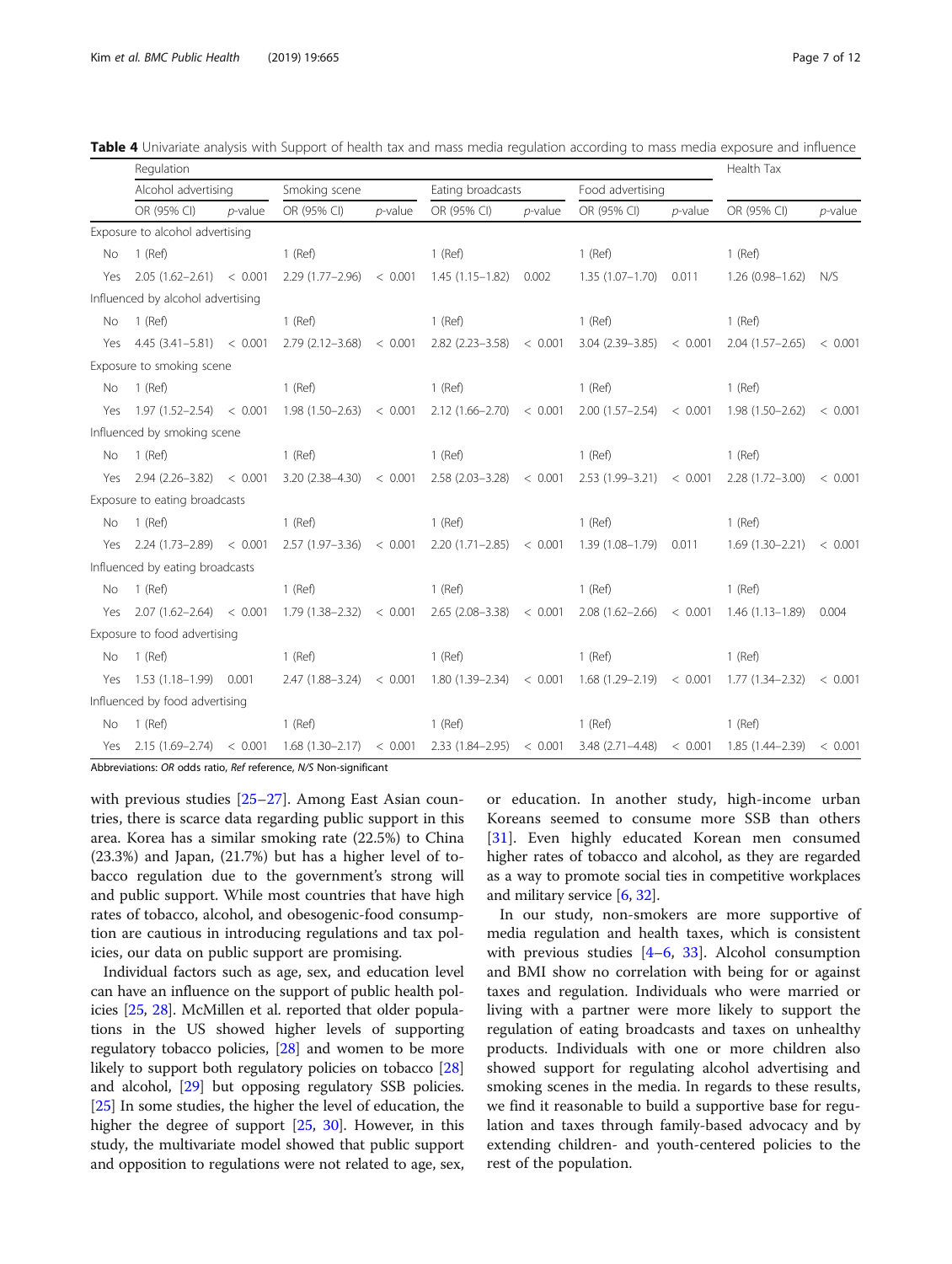<span id="page-7-0"></span>

| Table 5 Forward Stepwise regression analysis with perception of health tax and mass media regulation <sup>a</sup> | Regulation          |            |                     |         |                   |         |                  |            | Health Tax          |         |
|-------------------------------------------------------------------------------------------------------------------|---------------------|------------|---------------------|---------|-------------------|---------|------------------|------------|---------------------|---------|
|                                                                                                                   | Alcohol advertising |            | Smoking scene       |         | Eating broadcasts |         | Food advertising |            |                     |         |
|                                                                                                                   | aOR (95% CI)        | p-value    | aOR (95% CI)        | p-value | aOR (95% Cl)      | p-value | aOR (95% CI)     | p-value    | aOR (95% CI)        | p-value |
| Age                                                                                                               |                     |            |                     |         |                   |         |                  |            |                     |         |
| $20 - 39$                                                                                                         | $\frac{1}{2}$       |            | $\sum_{i=1}^{n}$    |         | $\frac{1}{2}$     |         | $\sum_{i=1}^{n}$ |            | $1$ (Ref)           |         |
| $\geq 40$                                                                                                         |                     |            |                     |         |                   |         |                  |            | 1.39 (1.01-1.91)    | 0.042   |
| Marital Status                                                                                                    |                     |            |                     |         |                   |         |                  |            |                     |         |
| Not married                                                                                                       | S/                  |            | $\frac{1}{2}$       |         | $1$ (Ref)         |         | $\frac{1}{2}$    |            | $1$ (Ref)           |         |
| Divorced/Widowed/Separated                                                                                        |                     |            |                     |         | 1.43 (1.07-1.92)  | 0.016   |                  |            | 1.52 (1.12-2.07)    | 0.007   |
| Married/Cohabited                                                                                                 |                     |            |                     |         | 2.39 (1.23-4.65)  | 0.010   |                  |            | 2.21 (1.03-4.71)    | 0.041   |
| Monthly Income                                                                                                    |                     |            |                     |         |                   |         |                  |            |                     |         |
| $< 3000$                                                                                                          | $\frac{1}{2}$       |            | $1$ (Ref)           |         | $\frac{1}{2}$     |         | S                |            | $\gtrapprox$        |         |
| $30005 - 60005$                                                                                                   |                     |            | $1.51(1.11 - 2.04)$ | 0.008   |                   |         |                  |            |                     |         |
| $> 6000$                                                                                                          |                     |            | 2.29 (1.22-4.30)    | 0.010   |                   |         |                  |            |                     |         |
| Job Status                                                                                                        |                     |            |                     |         |                   |         |                  |            |                     |         |
| $\frac{1}{2}$                                                                                                     | $\frac{1}{2}$       |            | S                   |         | S                 |         | $^{5}$           |            | $1$ (Ref)           |         |
| Yes                                                                                                               |                     |            |                     |         |                   |         |                  |            | $1.50(1.12 - 2.01)$ | 0.006   |
| Household composition                                                                                             |                     |            |                     |         |                   |         |                  |            |                     |         |
| No children                                                                                                       | $1$ (Ref)           |            | $1$ (Ref)           |         | S                 |         | <b>NS</b>        |            | $1$ (Ref)           |         |
| One or more children                                                                                              | 1.49 (1.12-1.98)    | 0.006      | $1.52(1.16 - 1.98)$ | 0.003   |                   |         |                  |            | $1.50(1.15 - 1.97)$ | 0.004   |
| Smoking                                                                                                           |                     |            |                     |         |                   |         |                  |            |                     |         |
| Current smoker                                                                                                    | S                   |            | $1$ (Ref)           |         | S                 |         | S                |            | $1$ (Ref)           |         |
| Ex-smoker                                                                                                         |                     |            | $1.07(0.67 - 1.70)$ | $^{5}$  |                   |         |                  |            | $1.55(0.96 - 2.52)$ | S       |
| Non-smoker                                                                                                        |                     |            | 1.52 (1.10-2.09)    | 0.011   |                   |         |                  |            | $1.55(1.12 - 2.14)$ | 0.008   |
| Exposure to alcohol advertising                                                                                   |                     |            |                     |         |                   |         |                  |            |                     |         |
| $\stackrel{\circ}{\geq}$                                                                                          | $\frac{1}{2}$       |            | $1$ (Ref)           |         | $\frac{1}{2}$     |         | $1$ (Ref)        |            | $\frac{5}{2}$       |         |
| Yes                                                                                                               |                     |            | $1.60(1.21 - 2.13)$ | 0.001   |                   |         | 1.52 (1.14-2.03) | 0.004      |                     |         |
| Influenced by alcohol advertising                                                                                 |                     |            |                     |         |                   |         |                  |            |                     |         |
| $\stackrel{\circ}{\geq}$                                                                                          | $1$ (Ref)           |            | <b>S/N</b>          |         | $1$ (Ref)         |         | $1$ (Ref)        |            | S                   |         |
| Yes                                                                                                               | 4.01 (3.06-5.25)    | $<\,0.001$ |                     |         | 1.80 (1.34-2.44)  | 0.001   | 2.32 (1.76-3.06) | $<\,0.001$ |                     |         |
| Exposure to smoking scene                                                                                         |                     |            |                     |         |                   |         |                  |            |                     |         |
| $\frac{1}{2}$                                                                                                     | $\frac{1}{2}$       |            | $\frac{1}{2}$       |         | $1$ (Ref)         |         | $1$ (Ref)        |            | $1$ (Ref)           |         |
| Yes                                                                                                               |                     |            |                     |         | 1.34 (1.02-1.75)  | 0.037   | 1.53 (1.16-2.03) | 0.003      | 1.49 (1.09-2.02)    | 0.012   |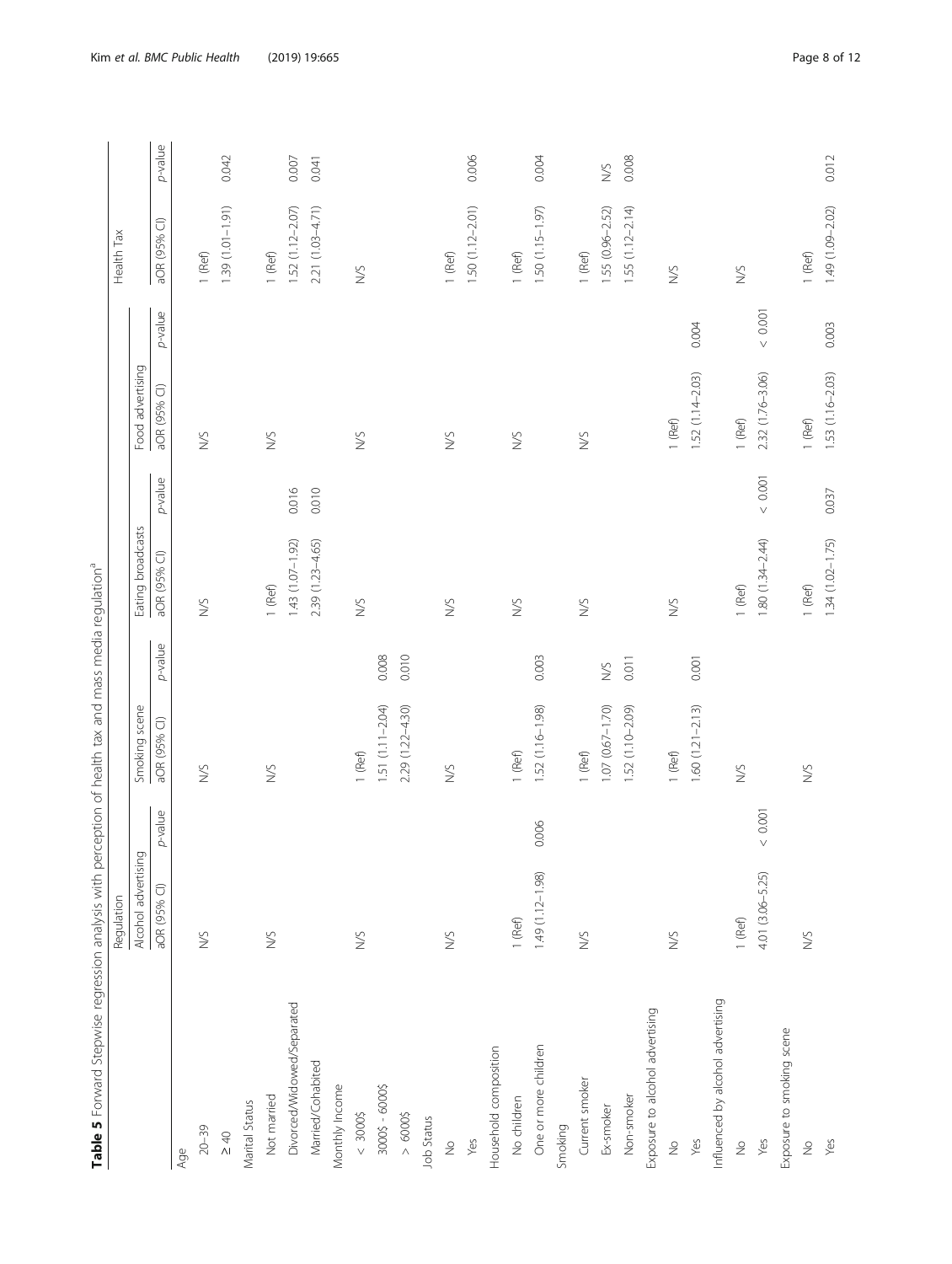|                                 | Requlation          |          |                     |          |                     |         |                  |         | Health Tax          |         |
|---------------------------------|---------------------|----------|---------------------|----------|---------------------|---------|------------------|---------|---------------------|---------|
|                                 | Alcohol advertising |          | Smoking scene       |          | Eating broadcasts   |         | Food advertising |         |                     |         |
|                                 | aOR (95% CI)        | p-value  | aOR (95% CI)        | p-value  | aOR (95% CI)        | p-value | aOR (95% CI)     | p-value | aOR (95% CI)        | p-value |
| Influenced by smoking scene     |                     |          |                     |          |                     |         |                  |         |                     |         |
| $\frac{1}{2}$                   | Ş                   |          | 1 (Ref)             |          | $1$ (Ref)           |         | Ş                |         | 1 (Ref)             |         |
| Yes                             |                     |          | 2.79 (2.05-3.81)    | 0.001    | 1.40 (1.02-1.91)    | 0.036   |                  |         | $1.77(1.30 - 2.40)$ | 0.001   |
| Exposure to eating broadcasts   |                     |          |                     |          |                     |         |                  |         |                     |         |
| $\frac{1}{2}$                   | 1 (Ref)             |          | 1 (Ref)             |          | $1$ (Ref)           |         | Ş                |         | 1 (Ref)             |         |
| Yes                             | $1.74(1.33 - 2.28)$ | $<0.001$ | $1.96(1.47 - 2.62)$ | $<0.001$ | 1.41 (1.05-1.90)    | 0.022   |                  |         | $1.34(1.00 - 1.79)$ | 0.047   |
| Influenced by eating broadcasts |                     |          |                     |          |                     |         |                  |         |                     |         |
| $\frac{1}{2}$                   | S                   |          | $\frac{1}{2}$       |          | 1 (Ref)             |         | <b>S</b>         |         | Š                   |         |
| Yes                             |                     |          |                     |          | $1.74(1.31 - 2.32)$ | 0.001   |                  |         |                     |         |
| Influenced by food advertising  |                     |          |                     |          |                     |         |                  |         |                     |         |
| $\frac{1}{2}$                   | Ş                   |          | Ş                   |          | Ş                   |         | $1$ (Ref)        |         | 1 (Ref)             |         |
| Yes                             |                     |          |                     |          |                     |         | 2.72 (2.08-3.57) | 0.001   | $1.35(1.02 - 1.79)$ | 0.036   |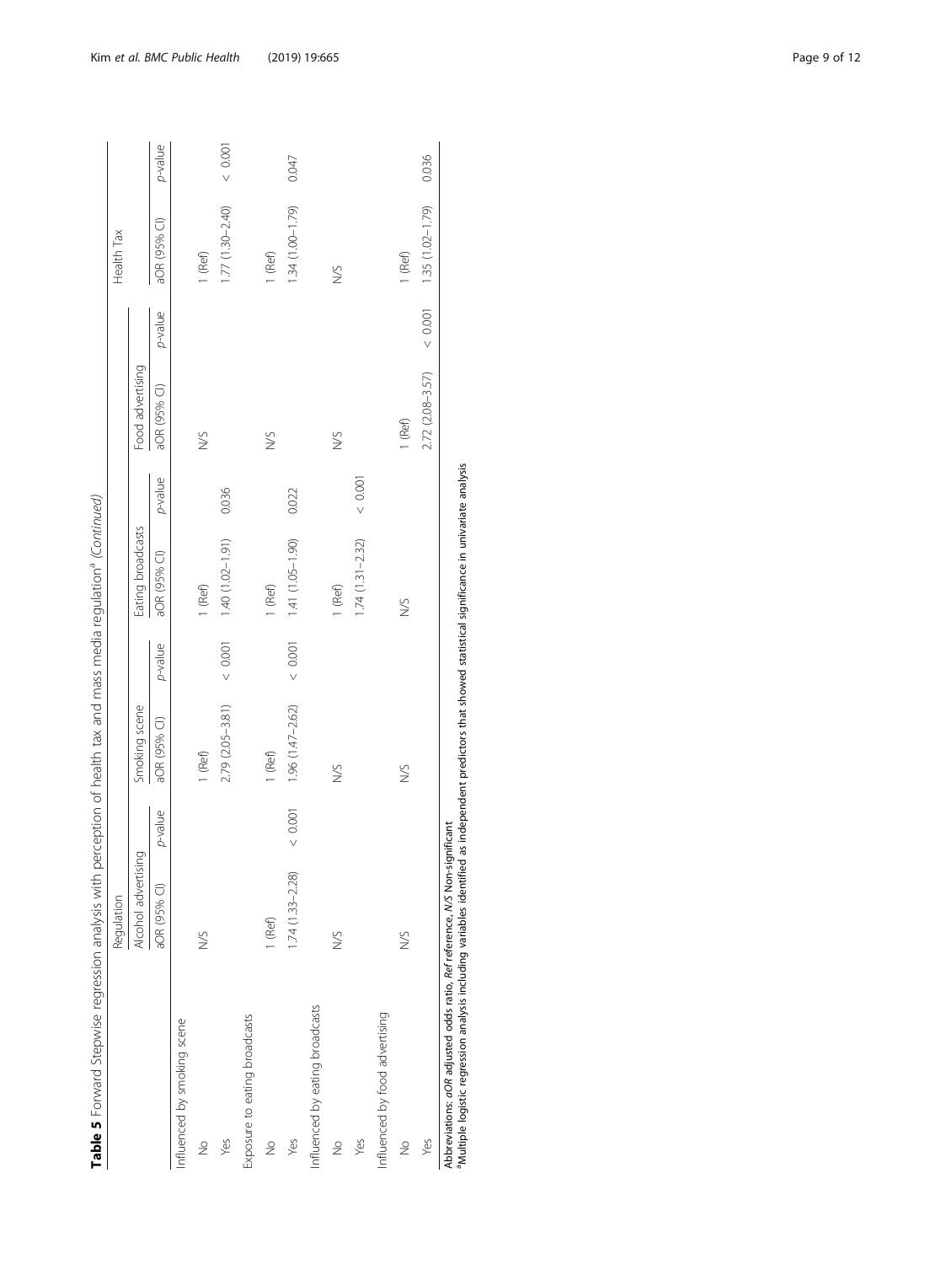<span id="page-9-0"></span>In the present study, exposure to the advertising of unhealthy products resulted in a tendency towards support for its regulation, which was clearly not what industries and advertising companies intended. Meyvis et al. described that irrelevant information systematically weakens the consumers' expectations that the product will provide the promised benefit [[34\]](#page-10-0). In Korea, alcohol advertising exposure in 2016 included terrestrial TV (32, 313 times in 2016), cable TV (277,769 times), and general service TV (including IPTV, satellite TV, 2897 times) which resulted in 890 instances of exposure per day [[35](#page-10-0)]. From our perspective, this indicates that the public is not responding positively to alcohol advertising. Children and adolescents whose judgement abilities are not yet fully developed are most susceptible to the influences of such advertising [\[14](#page-10-0)]. In addition to the exposure to alcohol advertising, exposure to food advertising increases food intake, BMI, body fat percentage, and trunk adiposity, especially in children and adolescent [[36,](#page-10-0) [37](#page-11-0)]. Regulations and subsidies that encourage companies to produce healthier products and advertise health benefits would be effective and create healthier environments [[38\]](#page-11-0).

Regulatory tobacco interventions are underway in Korea, such as the introduction of the national legal minimum age and the regulation of off-premise sales and smoking bans in public places that have been in place since 2016 [\[12](#page-10-0)]. Warning messages on cigarette packs increased in size and were made more graphic starting in 2015 [\[12\]](#page-10-0). Prices of cigarettes almost doubled due to taxation in early 2015 [\[12](#page-10-0)]. Alcohol regulation has taken its first steps towards enforcement, with strong public support, banning advertisements by models drinking alcohol and placement of beer gulping sound effects to entice viewers starting as early as 2020.

Over the past several years, Korea's obesity-related policies have been focused on youths, which entails a ban on offering SSB in schools. EDNP foods advertising are currently unavailable on TV between 5 pm and 7 pm, [[39\]](#page-11-0) and recently, the government has begun to expand its antiobesity policies for the entire population, which includes the regulation of TV eating broadcasts. After realizing that viewers were interested in 'the act of eating itself,' food companies began to engage in marketing activities in which entertainers and movie stars consume their products on TV for public broadcasting [[19](#page-10-0)]. For example, when a famous female singer ate 'Gopchang (Grilled Beef Tripe)' in her documentary show, the total sales of it increased 600% in 2018 [\[40](#page-11-0)]. However, regulation remains controversial as claims have been made that it violates the basic rights of the people. Likewise, taxes on sugar, salt, or fat are generally regarded as being unlikely in the near future in Korea, although taxes that increase their prices by 20% or more could reduce the consumption of unhealthy products [\[41](#page-11-0)].

Government policies had continued to support the growth of agricultural production, food industries, and distributors spurred by existing perspectives on food security, economics, and trades. However, the recent role of the government has changed to coordinate multidimensional and multifaceted strategies to improve the population's health. There should be a greater emphasis on strengthening a supportive base through family-centered advocacy and broaden its reach to the entire population by further regulations and taxes on alcohol, SSB, and EDNP in Korea.

Our study has several limitations. First, the crosssectional nature of our study design indicates that only limited causal associations can be made. Second, several pieces of information were collected from the selfreported questionnaires, so reporting bias cannot be excluded, and comparison with other country results is limited. Third, this study was limited due to a lack of information on participants' health status, as well as their in-depth knowledge of possible future effects of complex health policies and media regulations related to health.

#### Conclusions

We found our nationally sampled population showed strong public support for the taxation and regulation of unhealthy products. Whether an individual tended to support or oppose taxation and regulation was not associated with age, sex, and education. However, individuals that were married, living with a partner, or had one or more children showed support for the regulation of the media and for introducing health taxes. Excessive exposure to the advertising of unhealthy products resulted in individuals being more supportive of its regulation. We recommend introducing regulations and subsidies that would encourage companies to produce healthier products and advertise their health benefits.

#### Additional file

[Additional file 1:](https://doi.org/10.1186/s12889-019-7044-2) Questionnaire. Questionnaire for: 1) Opinions on alcohol advertisement, smoking scenes portrayed in the media, food-shows, and food advertisement regulations. 2) Exposure to alcohol advertising, smoking scenes portrayed by the media, eating broadcasts, and food advertising and their influence on health habits. 3) Health tax. (DOCX 13 kb)

#### Abbreviations

BMI: Body Mass Index; EDNP: Energy Dense Nutrition Poor; IPTV: Internet Protocol Television; OECD: Organization for Economic Cooperation and Development; SSB: Sugar-Sweetened Beverages; WHO: World Health **Organization** 

#### Acknowledgements

Not applicable.

#### Authors' contributions

YHY contributed to the ideas in this paper. KHK and EKK equally contributed the writing and analyses. YHY contributed to the design, interpretation of the data and analyses and had valuable critics of the draft. All authors have read and approved the final manuscript.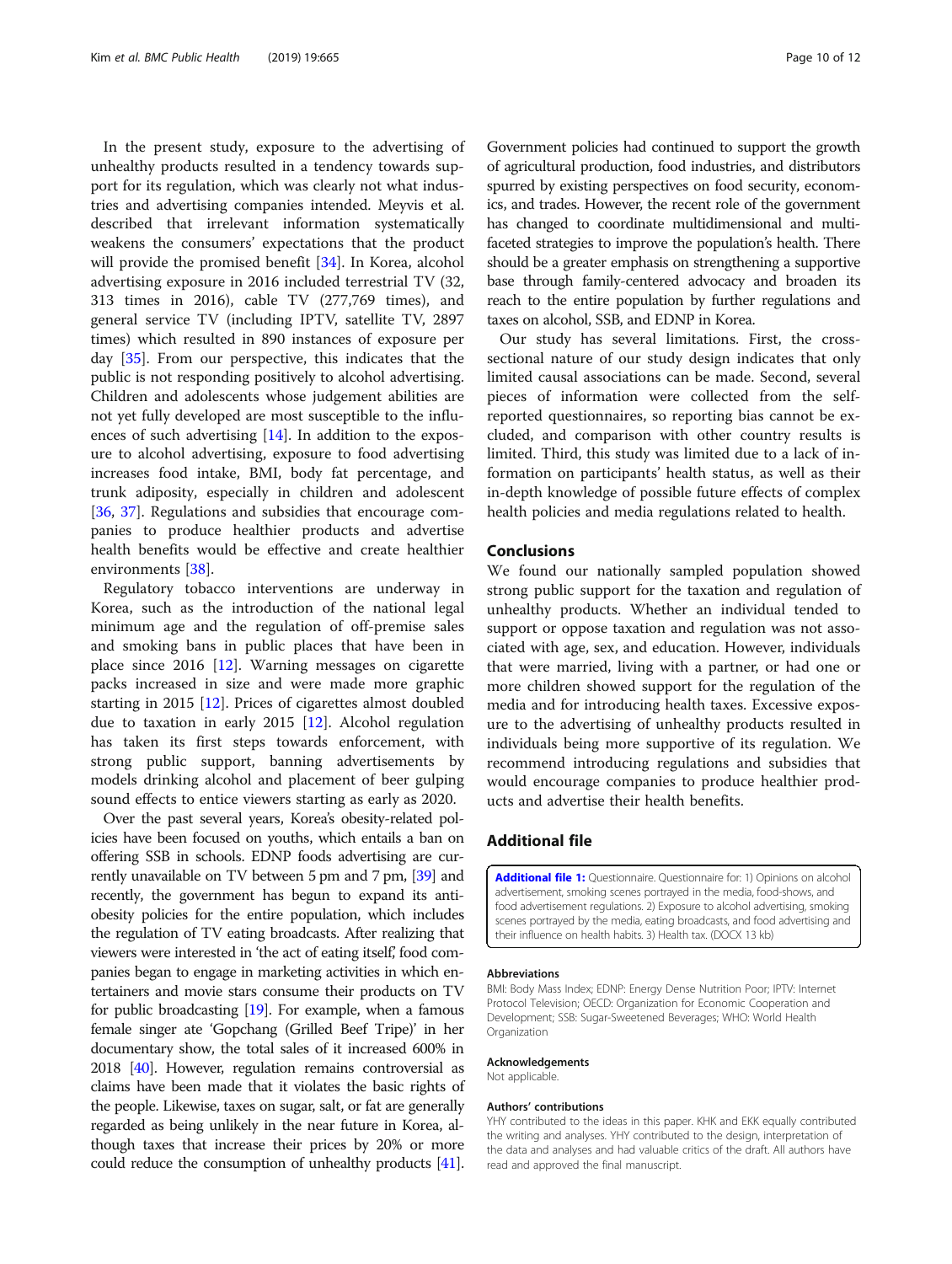#### <span id="page-10-0"></span>Funding

This study was supported by grants from Seoul National University, Seoul, Korea (grant number 80020160151). None of the funding organizations had any role in the design of the study, analysis, or interpretation of the data, or in the preparation, review, and approval of the manuscript.

#### Availability of data and materials

The raw data are being kept in the custody of Seoul National University Medical College and are available upon request (contact corresponding author YHY or first author EKK).

#### Ethics approval and consent to participate

Informed consent to participate in this public survey is obtained from all participants. Interested and eligible participants receive information about the study of verbal recording. The entire process of this study was approved by the Institutional Review Board of Seoul National University Hospital (IRB No. 1804–024-934).

#### Consent for publication

Not applicable.

#### Competing interests

The authors declare that they have no competing interests.

#### Author details

<sup>1</sup>Department of Family Medicine, and Institute for Public Health and Medical Service, Seoul National University Hospital, Seoul, South Korea. <sup>2</sup>Department of Family Medicine and Department of Biomedical Science, Seoul National University College of Medicine, 103 Daehak-ro, Jongno-gu, Seoul 110-799, South Korea.

#### Received: 2 December 2018 Accepted: 24 May 2019 Published online: 30 May 2019

#### References

- 1. OC GBD. Health effects of overweight and obesity in 195 countries over 25 years. N Engl J Med. 2017;377(1):13–27.
- 2. Lim SS, Vos T, Flaxman AD, Danaei G, Shibuya K, Adair-Rohani H, Amann M, Anderson HR, Andrews KG, Aryee M, et al. A comparative risk assessment of burden of disease and injury attributable to 67 risk factors and risk factor clusters in 21 regions, 1990-2010: a systematic analysis for the global burden of disease study 2010. Lancet (London, England). 2012;380(9859): 2224–60.
- 3. World Health Organization. Global status report on alcohol and health; 2018. [https://www.who.int/substance\\_abuse/publications/global\\_alcohol\\_](https://www.who.int/substance_abuse/publications/global_alcohol_report/gsr_2018/en/) [report/gsr\\_2018/en/](https://www.who.int/substance_abuse/publications/global_alcohol_report/gsr_2018/en/)
- 4. Division of Chronic Disease Control, Korea Centers for Disease Control and Prevention. Korea Health Statistics 2016, Korea National Health and Nutrition Examination Survey. <http://knhanes.cdc.go.kr/>
- Kim O, Jeon HO. Relationship between obesity, alcohol consumption, and physical activity of male office workers in South Korea. Nurs Health Sci. 2011;13(4):457–62.
- 6. Allem JP, Ayers JW, Irvin VL, Hofstetter CR, Hovell MF. South Korean military service promotes smoking: a quasi-experimental design. Yonsei Med J. 2012; 53(2):433–8.
- 7. Sassi F, Belloni A, Capobianco C. The role of fiscal policies in health promotion; 2013.
- 8. Sassi F, Belloni A. Fiscal incentives, behavior change and health promotion: what place in the health-in-all-policies toolkit? Health Promot Int. 2014; 29(Suppl 1):i103–12.
- Zhen C, Finkelstein EA, Nonnemaker J, Karns S, Todd JE. Predicting the effects of sugar-sweetened beverage taxes on food and beverage demand in a large demand system. Am J Agric Econ. 2014;96(1):1–25.
- 10. Gruber J, Sen A, Stabile M. Estimating price elasticities when there is smuggling: the sensitivity of smoking to price in Canada. J Health Econ. 2003;22(5):821–42.
- 11. Organization WH. WHO report on the global tobacco epidemic 2015: raising taxes on tobacco: World Health Organization; 2015.
- 12. Ministry of Health and Welfare, Korea. Anti-smoking policy in Korea. [http://](http://www.nosmokeguide.go.kr/index.do) [www.nosmokeguide.go.kr/index.do](http://www.nosmokeguide.go.kr/index.do)
- 13. Swinburn BA, Sacks G, Hall KD, McPherson K, Finegood DT, Moodie ML, Gortmaker SL. Obesity 1: the global obesity pandemic: shaped by global drivers and local environments. Lancet. 2011;378(9793):804–14.
- 14. Boyland EJ, Nolan S, Kelly B, Tudur-Smith C, Jones A, Halford JC, Robinson E. Advertising as a cue to consume: a systematic review and meta-analysis of the effects of acute exposure to unhealthy food and nonalcoholic beverage advertising on intake in children and adults. Am J Clin Nutr. 2016;103(2):519–33.
- 15. LeeAnn T, Hoe NS, Azahadi O, Tilakavati K. What's on YouTube? A case study on food and beverage advertising in videos targeted at children on social media. Child Obes. 2018;14(5):280–90.
- 16. Brownbill AL, Miller CL, Braunack-Mayer AJ. The marketing of sugarsweetened beverages to young people on Facebook. Aust N Z J Public Health. 2018.
- 17. Jin SV. Interactive effects of Instagram Foodies' Hashtagged# Foodporn and peer Users' eating disorder on eating intention, envy, Parasocial interaction, and online friendship. Cyberpsychol Behav Soc Netw. 2018; 21(3):157–67.
- 18. Wikipedia, The Free Encyclopedia. Mukbang. [https://en.wikipedia.org/wiki/](https://en.wikipedia.org/wiki/Mukbang) [Mukbang](https://en.wikipedia.org/wiki/Mukbang)
- 19. YK Kim BK, YY Park, HK Park Foodporn (Mukbang) Marketting. In., vol. 51: Korea marketing association; 2017: 58–70.
- 20. Kim S-J. If you eat watcing 'food porn' Mukbang...You are already addicted. In: Health Chosun. Jung-gu, Seoul: (주)헬스조선; 2018.
- 21. Burstein P. The impact of public opinion on public policy: a review and an agenda. Polit Res Quart. 2003;56(1):29–40.
- 22. World HO. Taxes on sugary drinks: why do it? World Health Organization; 2017.
- 23. Filippidis FT, Agaku IT, Vardavas CI, Majeed A. The association between economic recession and public support for increased tobacco taxation in 27 European countries. Scand J Public Health. 2014;42(7):589–92.
- 24. Curry LE, Rogers T, Williams P, Homsi G, Willett J, Schmitt CL. Public attitudes and support for a sugar-sweetened beverage tax in America's heartland. Health Promot Pract. 2018;19(3):418–26.
- 25. Julia C, Mejean C, Vicari F, Peneau S, Hercberg S. Public perception and characteristics related to acceptance of the sugar-sweetened beverage taxation launched in France in 2012. Public Health Nutr. 2015;18(14):2679–88.
- 26. Berry NM, Carter P, Nolan R, Dal Grande E, Booth S. Public attitudes to government intervention to regulate food advertising, especially to children. Health Promot J Austr. 2017;28(1):85–7.
- 27. Maina WK, Kitonyo R, Ogwell AE. Using findings from a public opinion poll to build political support for tobacco control policy in Kenya. Tob Control. 2013;22(6):423–6.
- 28. Winickoff JP, McMillen R, Tanski S, Wilson K, Gottlieb M, Crane R. Public support for raising the age of sale for tobacco to 21 in the United States. Tob Control. 2016;25(3):284–8.
- 29. Roberts B, Stickley A, Murphy A, Kizilova K, Bryden A, Rotman D, Haerpfer C, McKee M. Patterns of public support for price increases on alcohol in the former Soviet Union. Alcohol Alcohol. 2012;47(4):473–8.
- 30. Donaldson EA, Cohen JE, Rutkow L, Villanti AC, Kanarek NF, Barry CL. Public support for a sugar-sweetened beverage tax and pro-tax messages in a mid-Atlantic US state. Public Health Nutr. 2015;18(12):2263–73.
- 31. Lim H, Lee HJ, Choue R, Wang Y. Trends in fast-food and sugar-sweetened beverage consumption and their association with social environmental status in South Korea. J Acad Nutr Diet. 2018;118(7):1228–1236 e1221.
- 32. Park JH, Lee CK, Kim SY, Suh C, Kim KH, Kim JH, Son BC, Lee JT, Yu SD, Choi W, et al. Decline in non-smoking workers' urine cotinine levels after increased smoking regulation in Korea. Ann Occup Environ Med. 2015;27:17.
- 33. Gardner B, West R. Public support in England for raising the price of cigarettes to fund tobacco control activities. Tob Control. 2010;19(4): 331–3.
- 34. Meyvis T, Janiszewski C. Consumers' beliefs about product benefits: the effect of obviously irrelevant product information. J Consum Res. 2002;28(4):618–35.
- 35. Yearly frequency of alcohol advertising in TV channels (terrestrial, cable, and general service TV). [https://www.khealth.or.kr/board?menuId=](https://www.khealth.or.kr/board?menuId=MENU00649&siteId=null) [MENU00649&siteId=null](https://www.khealth.or.kr/board?menuId=MENU00649&siteId=null)
- 36. Chen YY, Chiu YC, Ting TT, Liao HY, Chen WJ, Chen CY. Television viewing and alcohol advertising with alcohol expectancies among school-aged children in Taiwan. Drug Alcohol Depend. 2016;162:219–26.